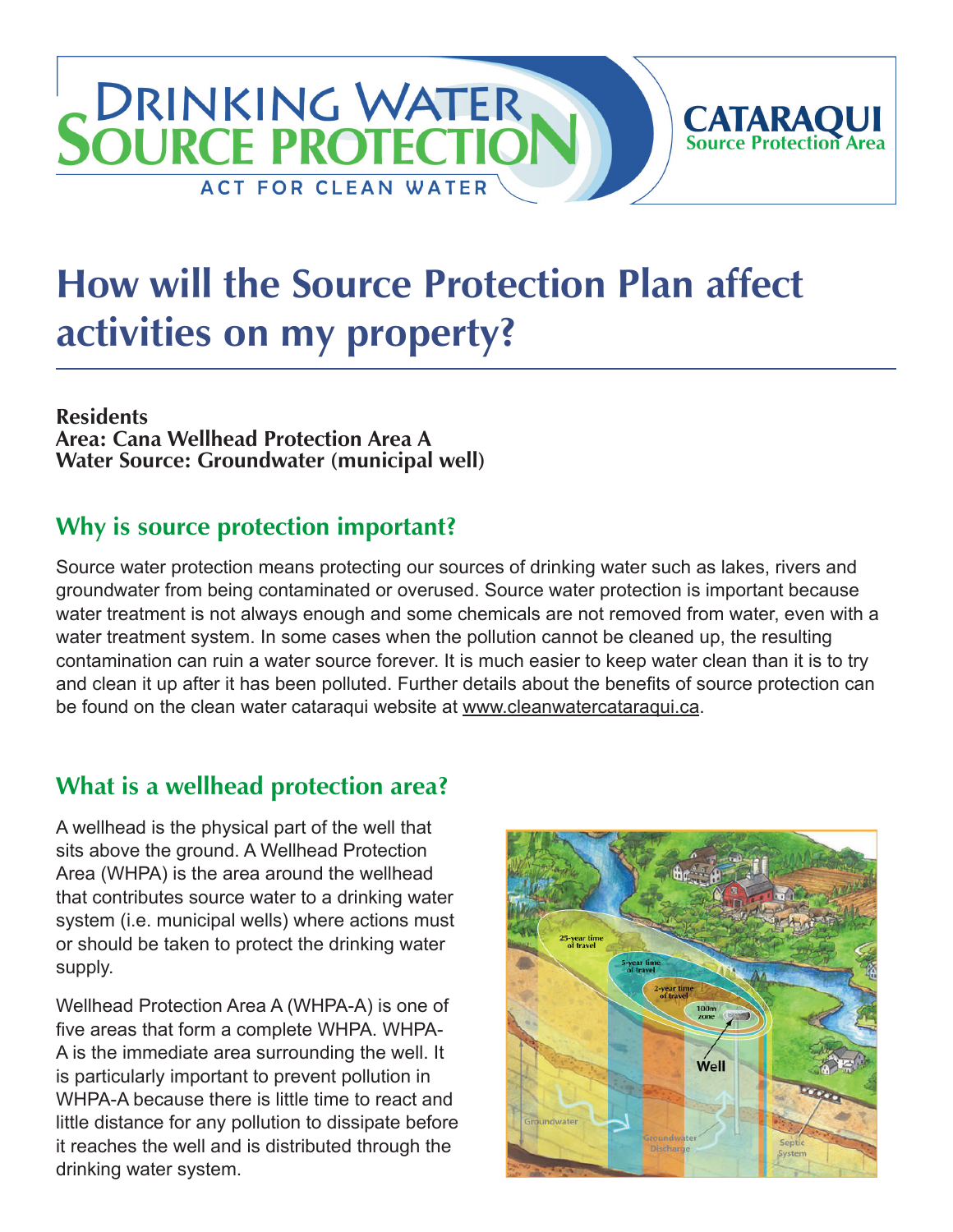# **What can you do?**

Everyone in Cana WHPA-A can help protect the drinking water supply. You can:

- Handle and dispose of waste properly
- Maintain heating oil tanks and fill lines
- Maintain and use septic systems properly
- Maintain wells and upgrade as necessary
- Hire a licensed well contractor to properly plug unused wells
- Avoid or limit use of chemicals such as fertilizer, pesticides and road salt

If you would like to learn more about how you can help protect your drinking water, check out these websites:

- **Green Communities Canada** - [Waste management](http://www.greencommunities.nonprofitwebsites.ca/what-we-work-on/waste/)
- **Rideau Valley Conservation Authority** - [Benefits of a natural shoreline graphic](http://www.crca.ca/wp-content/uploads/PDFs/ShorelineNaturalization-RVCA.pdf) - [Natural shoreline fact sheet](http://www.rvca.ca/programs/shoreline_naturalization_program/PDF/Benefits%20of%20a%20Natural%20Shoreline.pdf)
- **Canadian Oil Heat Association** - [Heating your home with oil](http://www.coha-ontario.ca/)
- **Smart About Salt Website** - [Winter salt management information](http://www.smartaboutsalt.com/)
- **Well Aware** - [How to be well aware](http://www.wellaware.ca/)
- **Cataraqui Region Conservation Authority**
	- - [Private wells](http://www.cleanwatercataraqui.ca/publications/private_wells.pdf)
	- - [Septic Systems](http://www.cleanwatercataraqui.ca/publications/septic_systems.pdf)
- **Ontario Groundwater Association** - [Information for well owners/operators](http://www.ogwa.ca/)
- **Ontario Pesticide Education Program** - [Learn more about pesticide safety and](http://www.opep.ca/)  [training](http://www.opep.ca/)



*Spilled oil can seep into soils and groundwater and flow into the rivers and lakes that supply your drinking water, causing contamination.*



*Septic systems that are in good working order help reduce the risk of drinking water contamination, both to your water supply and your neighbour's.*